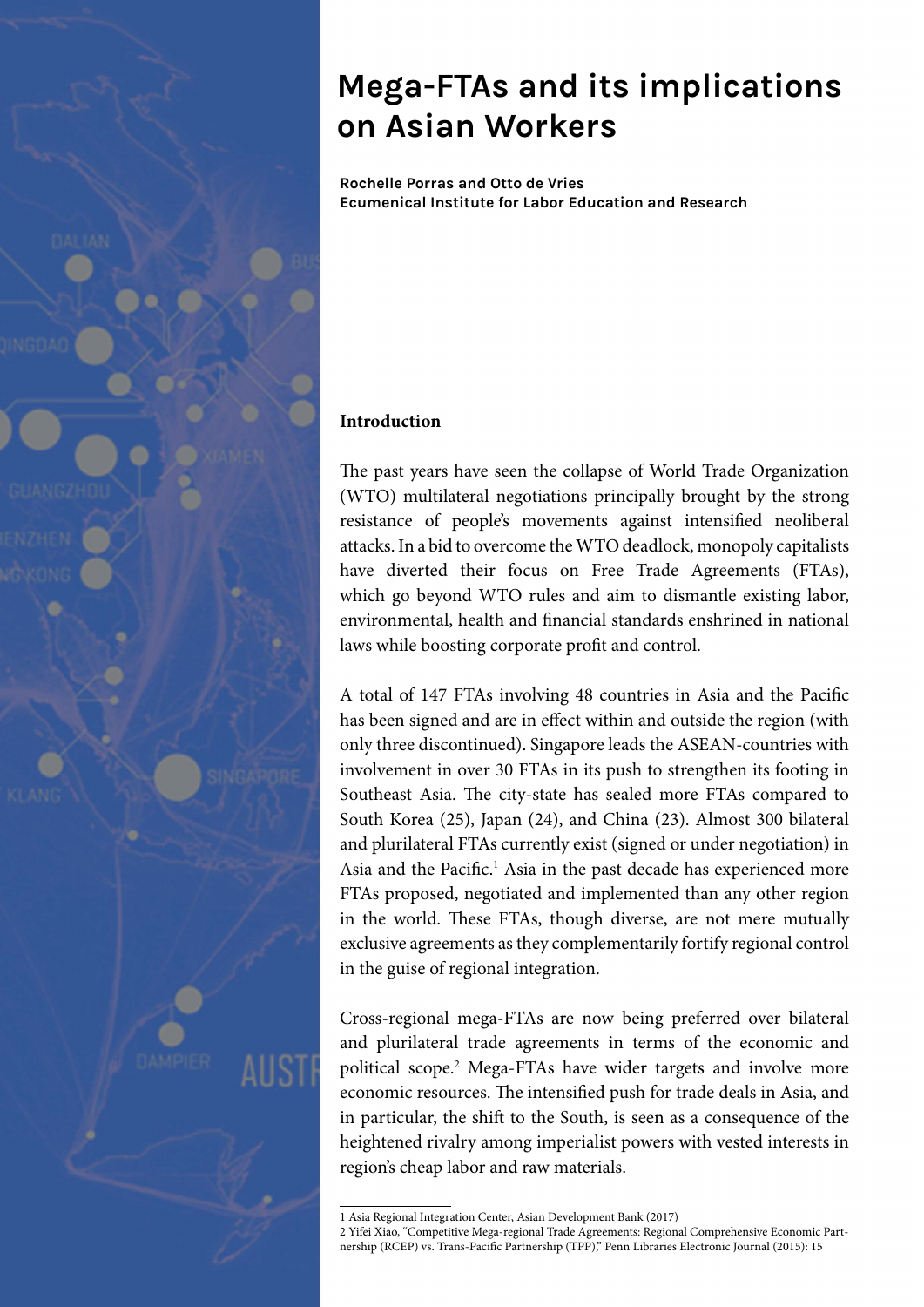



2

*Figure 1. Growth of FTAs in Asia*



TTIP – Transatlantic Trade and Investment Partnership is a series of trade negotiations being carried out mostly in secret between the EU and US.

TISA – The Trade in Services Agreement (TiSA) is a proposed international trade treaty between 23 Parties, including the European Union and the United States. TPP – The Trans-Pacific Partnership Agreement (TPPA) is a trade agreement between Australia, Brunei, Canada, Chile, Japan, Malaysia, Mexico, New Zealand, Peru, Singapore, and Vietnam later abandoned by the US after years of negotiations. RCEP - The Regional Comprehensive Economic Partnership (RCEP) is a so-called mega-regional economic agreement being negotiated between the 10 ASEAN governments and their six FTA partners: Australia, China, India, Japan, New Zealand and South Korea.

*Figure 2. Mega-FTAs and member-countries Source: http://www.bilaterals.org/mega-regional-ftas (2016)*

Asia recently witnessed the signing of the largest regional trade agreement to date, the Trans-Pacific Partnership Agreement (TPP) led by the United States and later abandoned by its President Donald Trump after five and a half years of negotiation. The rise of Regional Comprehensive Economic Partnership (RCEP) is China's response to the competition, as US is sidelined from RCEP, and China is excluded from TPP.

Mega-FTAs like TPP and RCEP threaten people's rights and welfare in Asia and the Pacific. These mega-FTAs aim to satisfy the interest of the corporate elites, but neither TPP nor RCEP target to address the legitimate demand for a global fair trade and economic order that responds to people's needs. The past decade has experienced the widespread proliferation of FTAs that has resulted in continuous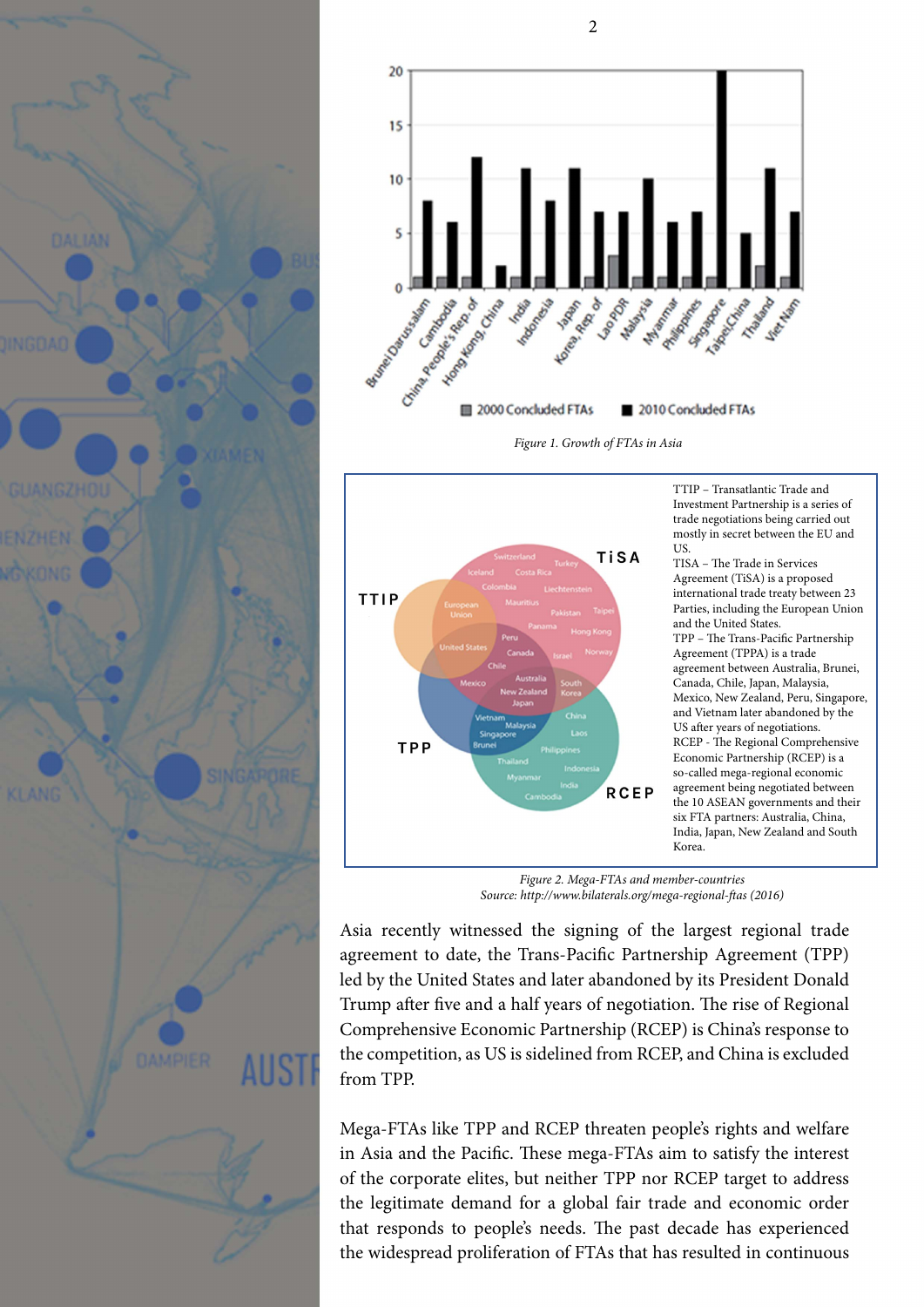

decentralized neoliberal attacks in the different sub-regions, undermining workers' rights, and displacing peasant and national minority groups from productive lands. With the TPP side-lined by the US in 2017, China-led RCEP continues to get nods from ASEAN leaders, and negotiators are unsurprisingly expediting the process.

Asia recently witnessed the signing of the largest regional trade agreement to date, the Trans-Pacific Partnership Agreement (TPP) led by the United States and later abandoned by its President Donald Trump after five and a half years of negotiation. The rise of Regional Comprehensive Economic Partnership (RCEP) is China's response to the competition, as US is sidelined from RCEP, and China is excluded from TPP.

Mega-FTAs like TPP and RCEP threaten people's rights and welfare in Asia and the Pacific. These mega-FTAs aim to satisfy the interest of the corporate elites, but neither TPP nor RCEP target to address the legitimate demand for a global fair trade and economic order that responds to people's needs. The past decade has experienced the widespread proliferation of FTAs that has resulted in continuous decentralized neoliberal attacks in the different sub-regions, undermining workers' rights, and displacing peasant and national minority groups from productive lands. With the TPP side-lined by the US in 2017, China-led RCEP continues to get nods from ASEAN leaders, and negotiators are unsurprisingly expediting the process.

# *The Regional Comprehensive Economic Partnership*

The rapid rise of FTAs originates from dissatisfaction of global economic managers from the Doha Round of the WTO negotiations, after WTO councils failed to clinch all member countries on the negotiation table. Issues with agricultural subsidies, tariffs and trade investment, intellectual property and other technical barriers continue to question the validity of WTO negotiations. To bypass this hurdle, competing monopoly capitalists and world leaders negotiate through FTAs to maintain the current economic order in their favor. The results are diverse, yet overlapping FTAs across Asia fixated on the neoliberal economic landscape, while undermining sustainable development ("noodle-bowl" problem).

Proposals for mega-FTAs soon happened to "address the noodlebowl" situation and integrate East Asia with Asia-Pacific regions. The 16-member RCEP composed of the 10 ASEAN nations (Brunei, Cambodia, Indonesia, Malaysia, Myanmar, Singapore, Thailand, the Philippines, Laos and Vietnam) and six free trade agreement partners (China, Japan, Korea, India, Australia and New Zealand), was recognized during the 21st ASEAN Summit in Phnom Penh, Cambodia in November 2012 and formal negotiations were launched in early 2013.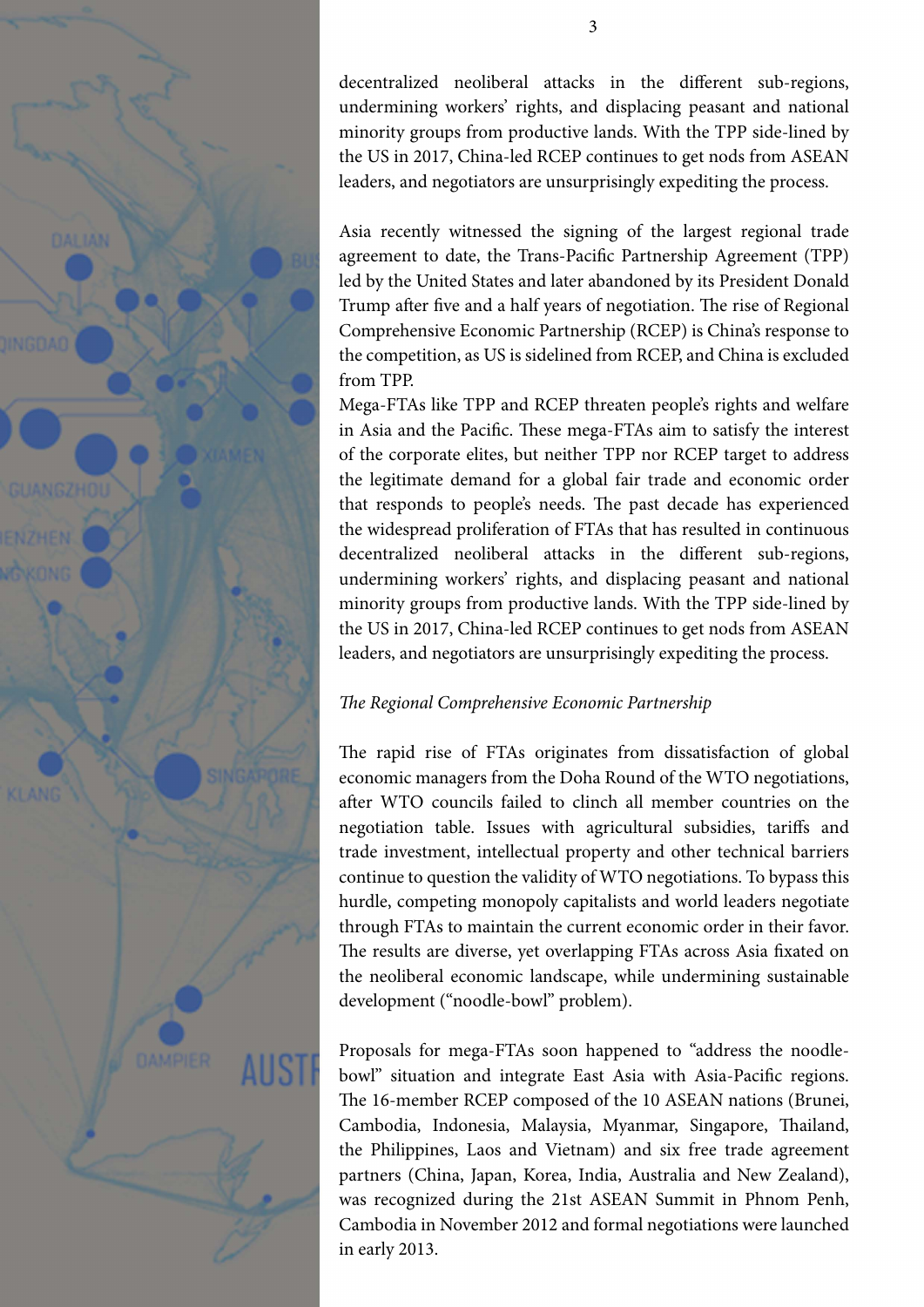

However, RCEP does not aim to address the "noodle-bowl" situation, since bilateral and plurilateral FTAs between and among the Asian countries will continue to exist.3 RCEP simply takes on a more elastic approach, at least compared to other mega-FTAs, to gain wider regional control through regional economic integration, merging ASEAN and more countries into a single market. The ASEAN+6 bloc RCEP-members hold almost half of the world's populations and nearly 40 per cent of the world's economy, estimated to be more than US\$ 75 trillion.<sup>4</sup> RCEP's accession clause guarantees it could magnify

The proposed RCEP is built upon existing ASEAN+1 mega-FTAs, covering a wide range of economic provisions on goods, services, investment, intellectual property rights (IPR), competition, international dispute settlement, e-commerce, small and medium enterprises (SMEs), among many other issues.<sup>5</sup> More and more prospective ASEAN+1 members are endorsing RCEP because of the China's strengthening foothold in the region.

its reach and jurisdiction by including other members.

The recent decade showed an increase in production and manufacturing relocation in China because of lower labor costs. In addition, China's concurrence with WTO in 2001 has opened its market to the US and other developed countries, and contributed to increasing its global trade since 2002.<sup>6</sup> China-ASEAN trade has rapidly reached US\$ 78.3 billion in 2003 with a growth rate of 42.9 per cent, the highest since 1997 Asia financial crisis until 2002. China's export to Asia has jumped 50 per cent since their pre-crisis peak, while export to the US increased by about 15 per cent. China's exports to Asia amounting to US\$ 90 billion are three times more than its exports to the US.

For over two decades, people's movements in Asia have continued to resist the series of negotiations for mega-FTAs. In fact, the negotiations for RCEP are highly secretive, to seemingly devoid the public the chance to examine its provisions.

- Post 1997-98 East Asia financial crisis, governments in Asia proposed an ASEAN-centered regional economic integration. This included the 2001 ASEAN+3 (China, Japan and Republic of Korea) East Asia Free Trade Agreement (EAFTA) proposal and 2006 Japan's proposal to establish an ASEAN+6 Comprehensive Economic Partnership in East Asia (CEPEA), adding Australia, India and New Zealand to the negotiation table.
- Subsequently, Pacific-4 bloc (New Zealand, Chile, Singapore and Brunei) concluded the Trans-Pacific Strategic Economic Partnership Agreement (TPSEP) FTA in 2005. This

<sup>3</sup> RCEP Joint Statement of the First Meeting of the Trade Negotiating Committee (10 May 2013) 4 Asia Pacific Research Network (2016)

<sup>5</sup> http://asean.org/?static\_post=rcep-regional-comprehensive-economic-partnership (October 2016) 6 International Trade Statistics, World Trade Organization, 2015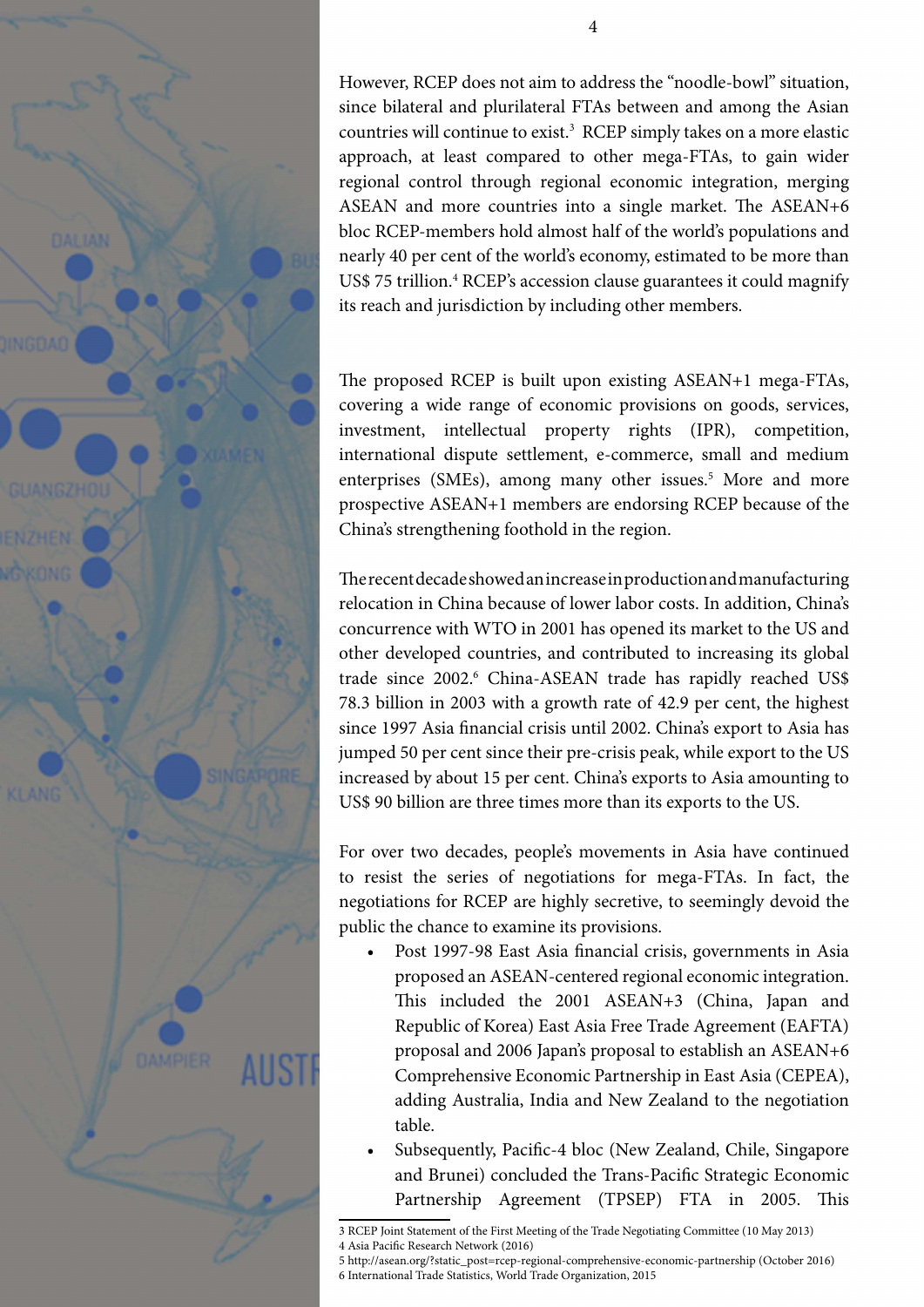

would include the US in its later chapter negotiations and enforcement, and eventually give way to the US-led Trans-Pacific Partnership Agreement.

- In 2009, representatives from ASEAN nations, China, India, Japan, the Republic of Korea, Australia and New Zealand pushed for CEPEA to proceed, seeing that a more comprehensive FTA will reap more benefits.7
- In November 2011, ASEAN ended the 5-year standstill between EAFTA and CEPEA by laying the foundations and endorsing the Regional Comprehensive Economic Partnership (RCEP). In the same year, APEC leaders formally announced the TPP negotiations in a meeting in Honolulu, Hawaii. On November 2012, RCEP-members officially launched the negotiations in Phnom Penh, Cambodia.
- In 2017 ASEAN summit held in the Philippines (chair), economic ministers agreed upon expediting the negotiation process to gain realistic achievements from its apparent stalemate. This included the liberalization of tariff lines and phasing out any remaining barriers (between 0 and 3%).



*Figure 3. Economies by size of merchandise trade Source: World Trade Organization, 2015*

## **Impediments and threats of Mega-FTAs on industrial policies**

Asia has the third highest concentration of world trade next to North America and Europe. In terms of foreign direct investments and world trade share, Asian developing countries combined have surpassed other developing countries<sup>8</sup> with East Asia providing for

7 Department of Foreign Affairs and Trade, Government of Australia (http://dfat.gov.au/trade/agreements/rcep/pages/background-to-the-regional-comprehensive-economic-partnership-rcep-initiative. aspx) 8 Ibid.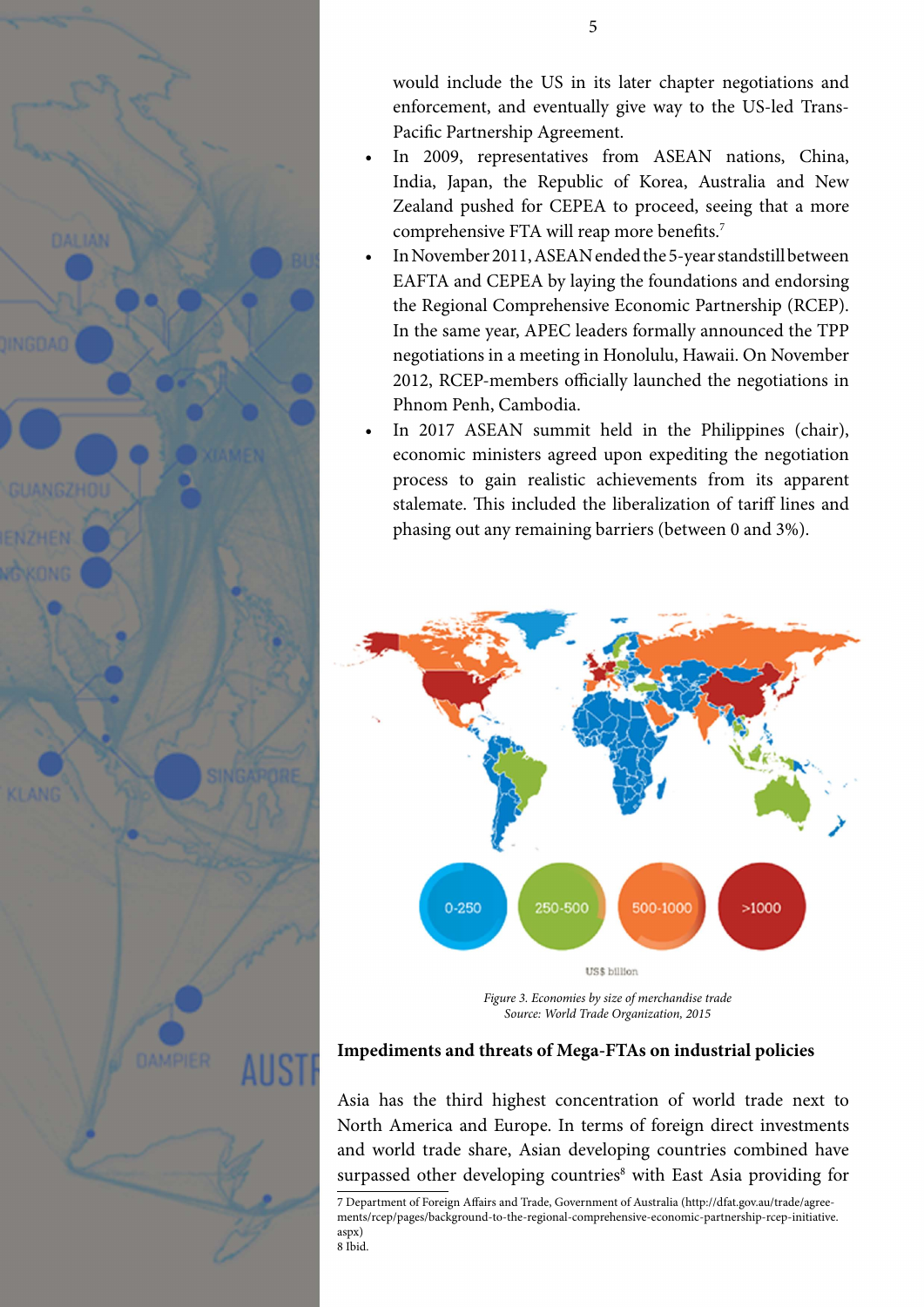

more than 95 per cent of total trade in the region (US\$ 5.2 trillion).<sup>9</sup> Global economic forecast suggests that policy stimulus in the US and China would increase activities with Asia's trading partners<sup>10</sup>. Once signed, RCEP is expected to boost and intensify trade among East Asia and ASEAN countries.

Central to mega-FTA policy guidelines, including TPP and RCEP, is reforming domestic industrial policies of participating countries to be favorable to international production networks. Reforms often emulate policies and processes of more technologically advanced countries, rather than considering comparative advantages of the participating countries. Development of production networks is ignored which leads to stagnation of the latter. As such, these countries become import-dependent: from the necessary equipment and technology, to ingredients and raw materials, and to finished products and good. Mega-FTAs target maximum reduction of tariffs on trade of goods and facilitate the engagement of small and medium enterprises (SMEs, including micro-enterprises) in global and regional supply chains to remove costly yet extremely important variables: acquisition of technological advancement, knowledge, skills, and production capacities.

Reforms on industrial policies often give way for trans-national corporations (TNCs) to thrive on tax holidays and other incentives brought by volatile trade agreements. TNCs will gain the most in engaging SMEs, since industrial chains are built upon interconnectivity. SMEs comprise 90 per cent of the businesses in the 16 RCEP-participating countries. Mega-FTAs and institutional clustering of countries allow TNCs to invest and impose regional control over natural resources, production, and consumption through liberalization of industrial policies. Since there is no real competition, small companies are forced to link with the TNCs' global networks through receiving offshore and outsourced production processes (see Trade effects on labor and employment section).

Moreover, the liberalization of industrial policies would serve as stimulus for conformation and standardization of procedures, as well as provision of trade-related infrastructure and services to cater new and emerging international production networks. Mega-FTAs after all, facilitate the trade agreements and the easier movement of products, investments and services of big corporations.

As monopoly capitalists continue to establish the global production process in their favor, mega-FTAs play a critical role in wide-scale coordination and intensification of international production networks. Monetary institutions like the World Bank and Asian Development

<sup>9</sup> World merchandise trade by region and selected economies, World Trade Organization, 2015 10 World Economic Outlook (January 2017)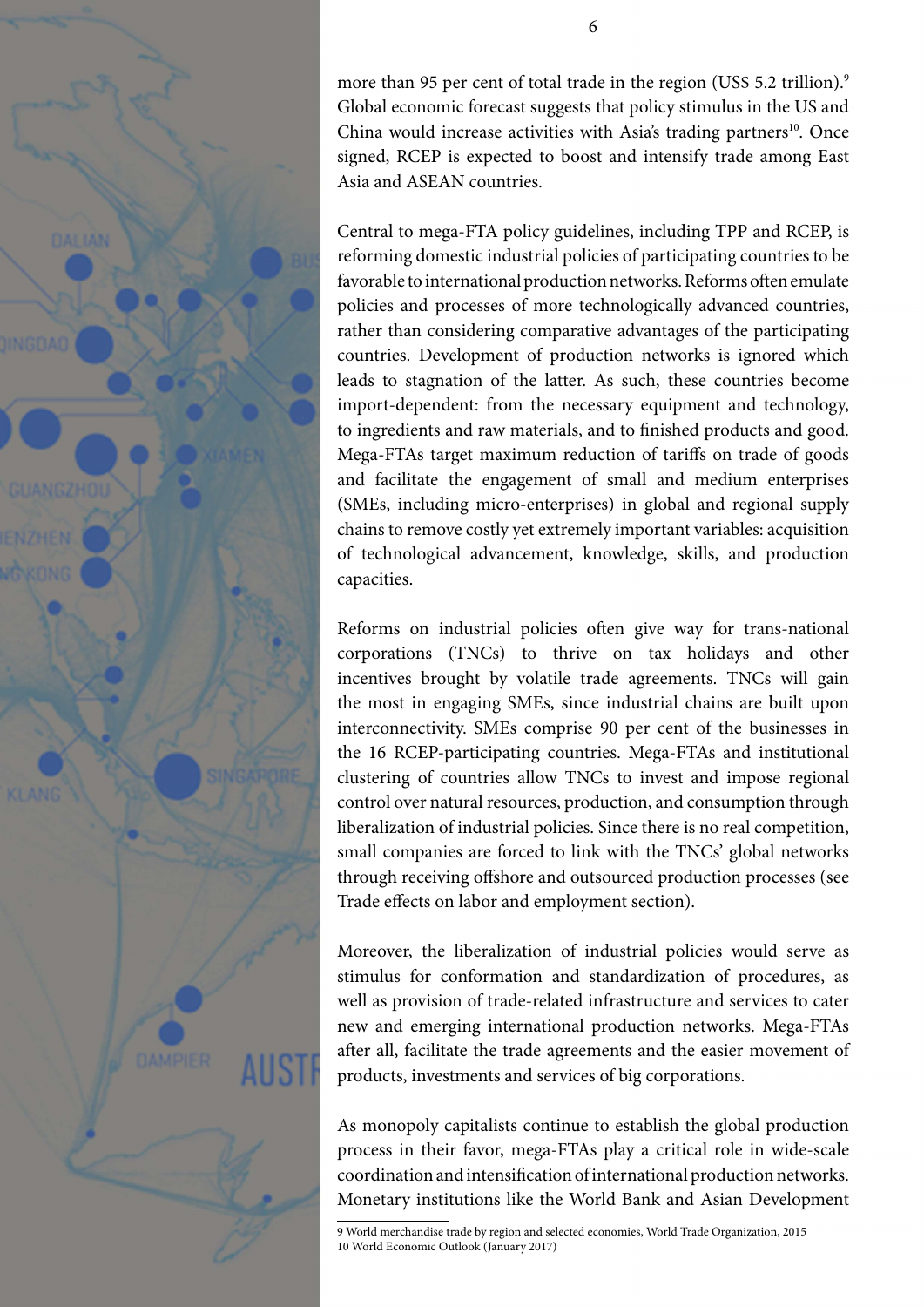

Bank take advantage of less developed countries through aggressive official development assistance (ODA) and other forms of bilateral and multilateral loans to fund mega-infrastructure projects including transportation, telecommunications, and ICTs. The structural adjustment programs (SAPs) that come with these loans further open and deregulate the market for competing developed countries and capitalists.

China has laid its plans on increased infrastructure spending. The new Asian Infrastructure and Investment Bank (AIIB) established by China is another multilateral financial institution with the same function and framework of what WB for the US and the ADB for Japan did before. AIIB reflects China's success in attracting more and more allies in the global economic landscape. will provide China with financial muscle to press their development aggression in other countries. It will provide investment capital for the development of infrastructure from Myanmar to Russia. In Mindanao, Philippines AIIB plans to invest in public transport, not for public welfare but to extract and ship out the mineral and natural resources of Mindanao in the cheapest way possible, marking China's broader economic agenda.

Meanwhile, the development remains favorable only to the private sector while the general public is expected to pay higher taxes to access new infrastructure and services. As it has been in the past two decades, the liberalization of industrial policies with promises of investments, job generation, and prosperity has fueled financial speculations and economic reforms, which led to massive debts and economic crises. Global trade has weakened after the financial crisis in 2008, momentarily climbing in 2010 and 2011. The focus of main economic players remains on maximizing short-term profit and corporate ownership and control, while leaving economic, environmental, and social risks unaddressed resulting to widespread inequality.

## **Attack on Asian Workforce**

## *Worsening labor conditions*

The consequences of mega-FTAs on trade, labor and employment is much shown in many developing countries where, in order to maintain competitiveness, must adhere to "lowest common denominator rules"11 rather than meeting the highest possible standards. Recent developments in trade liberalization have permitted monopoly capitalists to dictate the cheapest value of labor and other production facilities, thereby disregarding decent standards, to accumulate bigger profit.

This concerted break-down of standards enable the TNCs in establishing global value chains and easily shifting the production to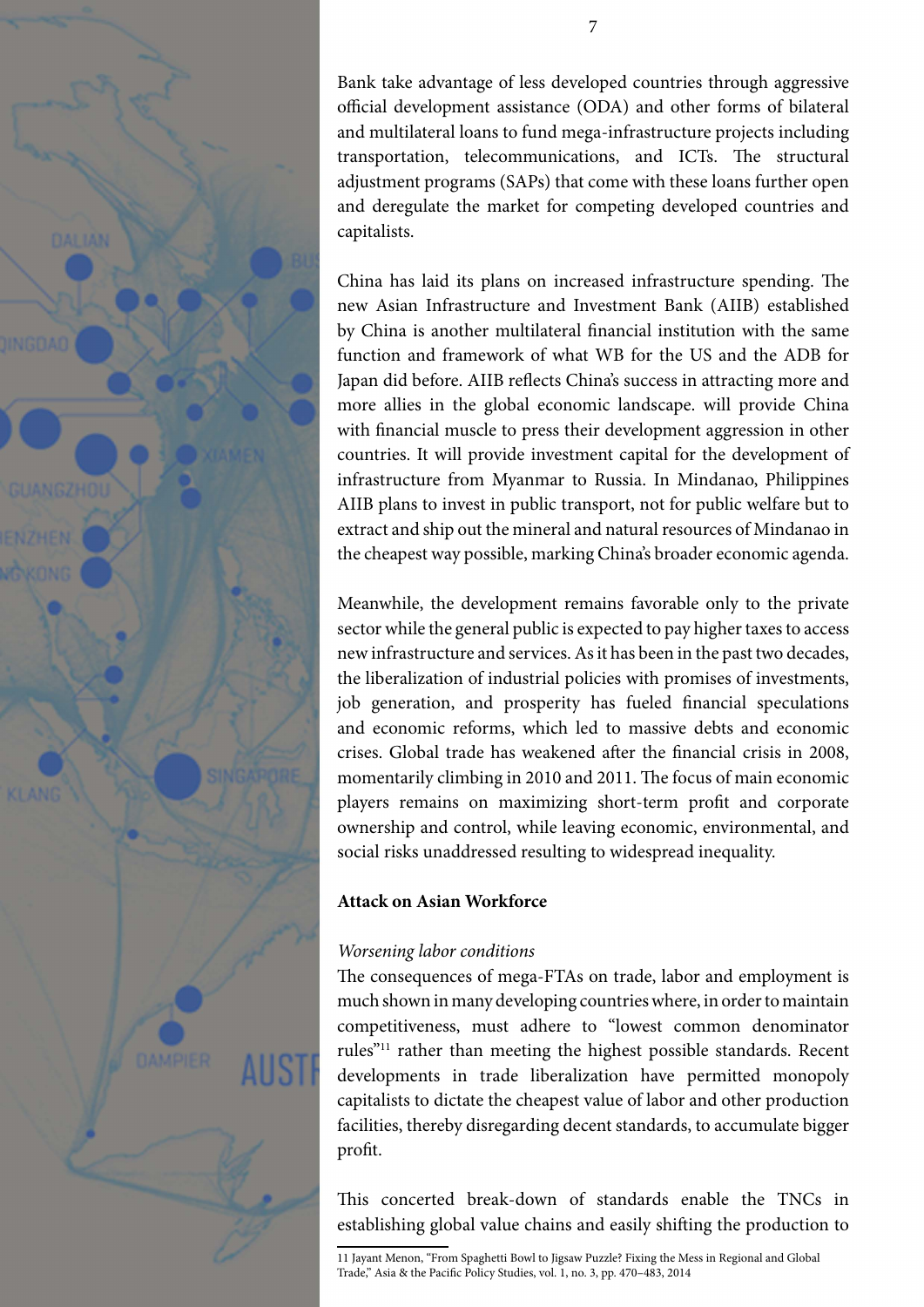the cheapest source in the region, as they secure massive profits. Mega-FTAs like RCEP are intended to reassure greater corporate control by orchestrating the race to the bottom of member countries which have weaker lobbying power to overcome pressure from the front runners (i.e., Japan, China, and South Korea compared to Southeast Asian countries).

Decades-long forced implementation of neoliberal trade agreements gave way for monopoly capitalists to create their own rules and labor standards that do not meet the prescribed international labor standards enshrined in conventions. ILO findings indicate that 21 million people are working in slave-like conditions, majority of whom are exploited by private individuals or enterprises globally. More than half of them are living in Asia-Pacific region, with domestic work, agriculture, construction, manufacturing and entertainment are among the sectors as most concerned.12

The following figure indicates the negative relationship between long working hours and the GDP per capita, implying that poorer countries particularly in Southeast Asia, tend to work longer hours, or the high incidence of overtime work<sup>13</sup> against standard practice. In addition, wage growth in Southeast Asia remain lowest in comparison to other Asian blocs (see next figures). Workers in the region still earn extremely low wages compared to workers in developed countries, indicating a widespread wage inequality.<sup>14</sup>



CAM = Cambodia, GDP = gross domestic product, IND = India, INO = Indonesia, MAL = Malaysia, PHI = Philippines, SRI = Sri Lanka, THA = Thailand, VIE = Viet Nam.

Notes: Working hours data are drawn from household surveys. The working hours are the usual hours per week for all workers and are the mean values over the 2005-2015 period in order to present long-run averages. GDP per capita data are from the World Bank Development Indicators and are the natural log of 2005 dollar valued GDP divided by population.

Source: Authors' elaboration using working hours data from the ILO database.

*Figure 4. Working hours and GDP per capita in Asia Source: Asian Development Bank, September 2016*

12 A Global Alliance Against Forced Labour (ILO, 2005, https://www.theguardian.com/global-development/2013/apr/03/modern-day-slavery-explainer, and https://www.adb.org/sites/default/files/publication/198551/ewp-497.pdf

13 https://www.adb.org/sites/default/files/publication/198551/ewp-497.pdf (page 2)

14 Global Wage Report 2014/15, Asia and the Pacific Supplement: Wages in Asia and the Pacific: Dy-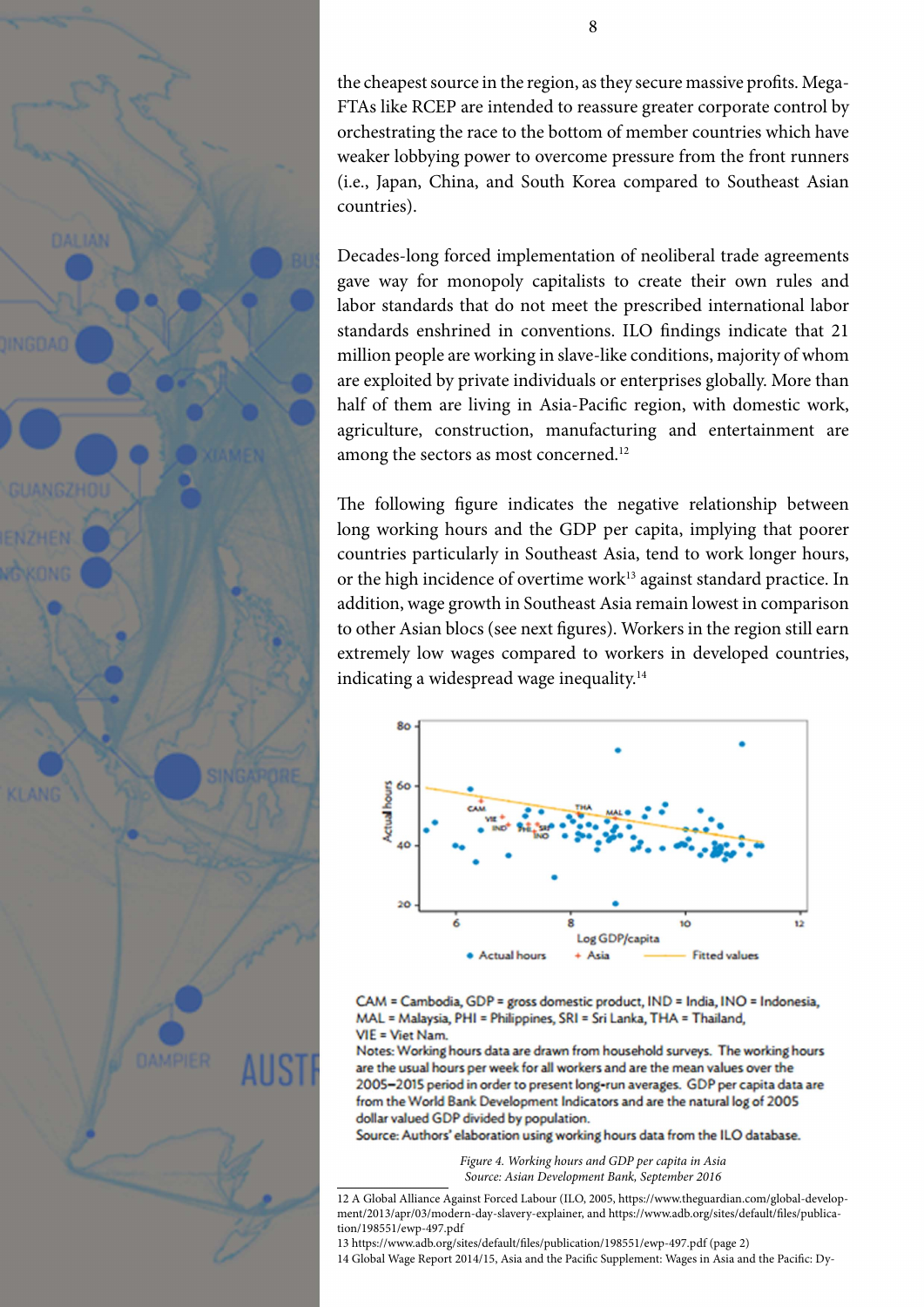RCEP will further open the Asia Pacific countries to more aggressive foreign investments that promise jobs and prosperity by easing trade barriers and eliminating government regulation. These prescriptions lead to depression of wages, worsening conditions in workplaces and labor flexibilization that have prevented countries in the region to build strong industries and generate decent and regular jobs for the workers.

|                                  | 2005  | 2010  | 2011  | 2012  | 2013  |
|----------------------------------|-------|-------|-------|-------|-------|
| World                            | 113.0 | 125.8 | 127.0 | 129.8 | 132.4 |
| <b>Developed economies</b>       | 103.3 | 106.5 | 106.0 | 106.0 | 106.3 |
| Asia                             | 149.8 | 205.7 | 216.7 | 229.6 | 243.3 |
| <b>East Asia</b>                 | 165.2 | 245.4 | 261.6 | 281.7 | 301.8 |
| South-East Asia &<br>the Pacific | 124.8 | 136.6 | 139.9 | 145.1 | 152.8 |
| <b>South Asia</b>                | 114.4 | 147.9 | 152.8 | 155.1 | 158.8 |

Source: ILO: Global Wage Database 2014/15, based on national statistics.

*Figure 5. Cumulative real growth in wages in Asia Pacific Region and the world (1999-2013) Source: ILO Global Wage Database*

### *Migrant workers*

Mega-FTAs like RCEP fail to genuinely consider the unequal development among its member countries. Implementing RCEP will maintain export-oriented and import-dependent economies reliant on contractual labor and poor quality of jobs in weaker negotiating countries, of which impacts will be felt deeper domestically. This framework compels less developed countries to apply flexible rules in addressing the demands of investors, particularly for cheap labor.

These push factors force workers to migrate to other countries in the hope of better opportunities. However, the mobility of workers is restricted and they are trapped in similar slave-like conditions, often prone to long hours of work, degrading and low-paying jobs, fraud contracts and illegal recruitments. Migrant workers continue to be vulnerable since they are treated as commercial goods through crossborder markets.

### *Public health and other social services*

RCEP poses new challenges to the provision of quality public health and social services to the region, including sustainable access to medicines. Patent protections included in the treaty may reduce access to medicines in the poorer member states by granting pharmaceutical companies monopoly rights to keep cheap generic medicines off the market. This would have devastating effect to public health, particularly of poorer nations.

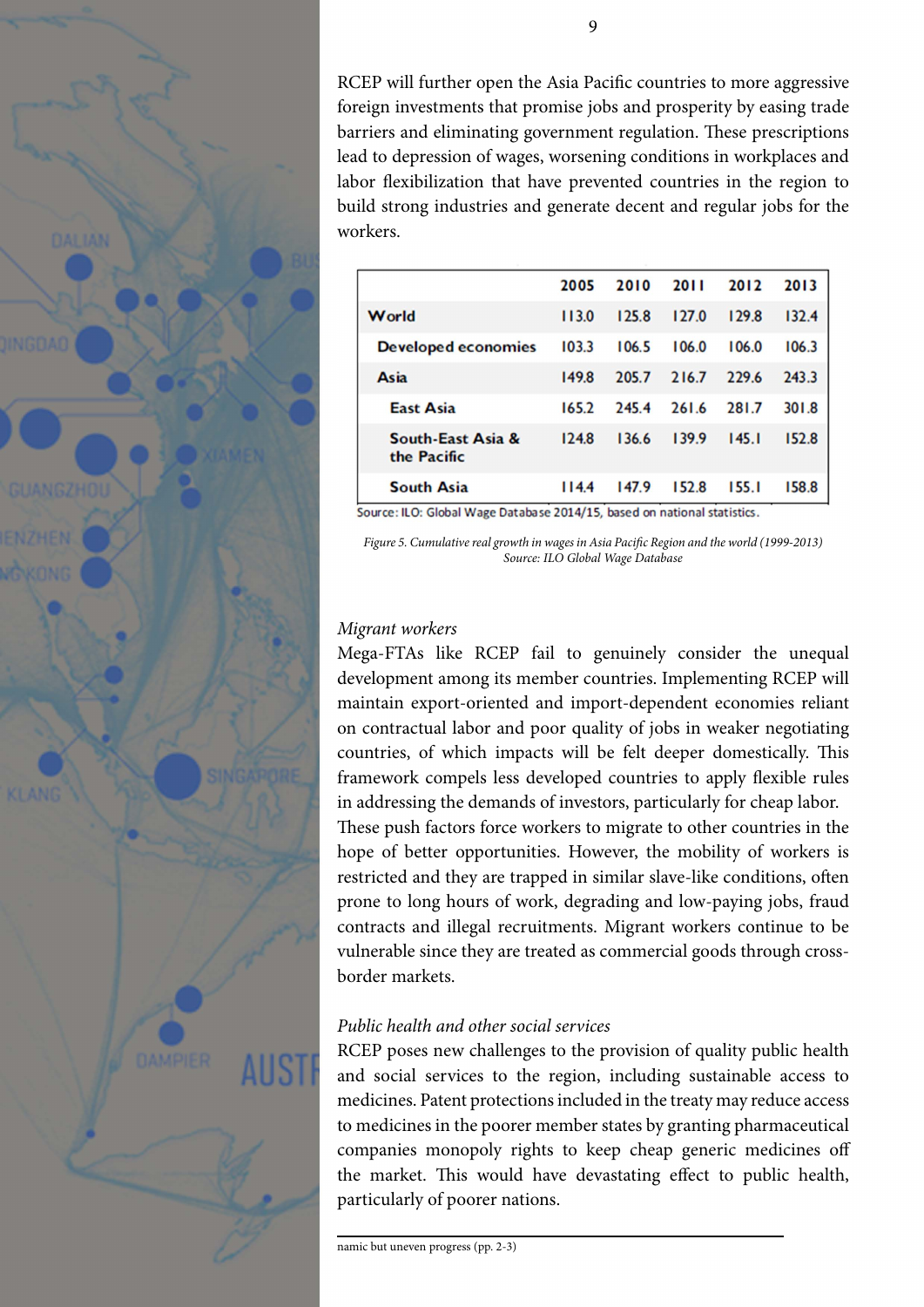

In India for example, rejection of patents on HIV drugs through Trade-Related Aspects of Intellectual Property Rights (TRIPS) health safeguards resulted in over half billion dollars in cost savings.<sup>15</sup> This means that India not only can produce cheaper generics for its people, but can also export to other poor countries where the drug is not patented so that more people can access the life-saving medicines.

# *Intellectual property rights*

Civil societies in Asia and the Pacific has expressed concerns about RCEP's chapter on intellectual property. Apart from patent protections for pharmaceutical companies and copyright infringement, there are critical issues on food security in relation to patenting of farmers' seeds. Leaked chapters of RCEP indicate a proposal that seeks to penalize and impose criminal sanctions against seed-saving without authorization from patent holders. This would leave poor farmers already suffering from extreme working conditions more vulnerable. Monopoly control of the biggest agro-corporations in expected to intensify as they have wide open access to patenting plants and seeds. Moreover, foreign agricultural products continue to flood and compete with the domestic markets of poorest ASEAN members, destroying the livelihood of small-scale food producers, agricultural workers and peasants in the region.

# *Science and technology*

Manufacturing industry in ASEAN has grown slow and contribution to value added and employment has been limited despite massive rise in the number of FTAs signed in the region. Industrial structure remained "hollow" or "missing" in middle and medium enterprises, and has never seriously challenged the large entrenched incumbents. This has resulted to linkages between SMEs and large enterprises to remain limited.

Heavy concentration of ASEAN exports on three major products groups: electronics, garments and textiles, and auto parts are in low value added and labor-intensive products sectors. Though processes of more technologically advanced countries are adopted through policy reforms in FTAs, comparative advantages of the participating countries are completely disregarded. Often, these countries become importdependent and export-oriented and acquisition of technological advancement, knowledge, skills, and production capacities become are sidelined.

There are also concerns about digital freedoms and privacy, and there will be extensive negative impacts on digital users' freedom of expression and right to privacy. For one, RCEP provisions affecting the digital sphere are questionable and while e-commerce provisions

<sup>15</sup> Tahir Amin, "Out-of-Sight RCEP Negotiations Threaten Public Health and Access to Medicines" in The Wire (https://thewire.in/161323/rcep-negotiations-healthcare-medicines/)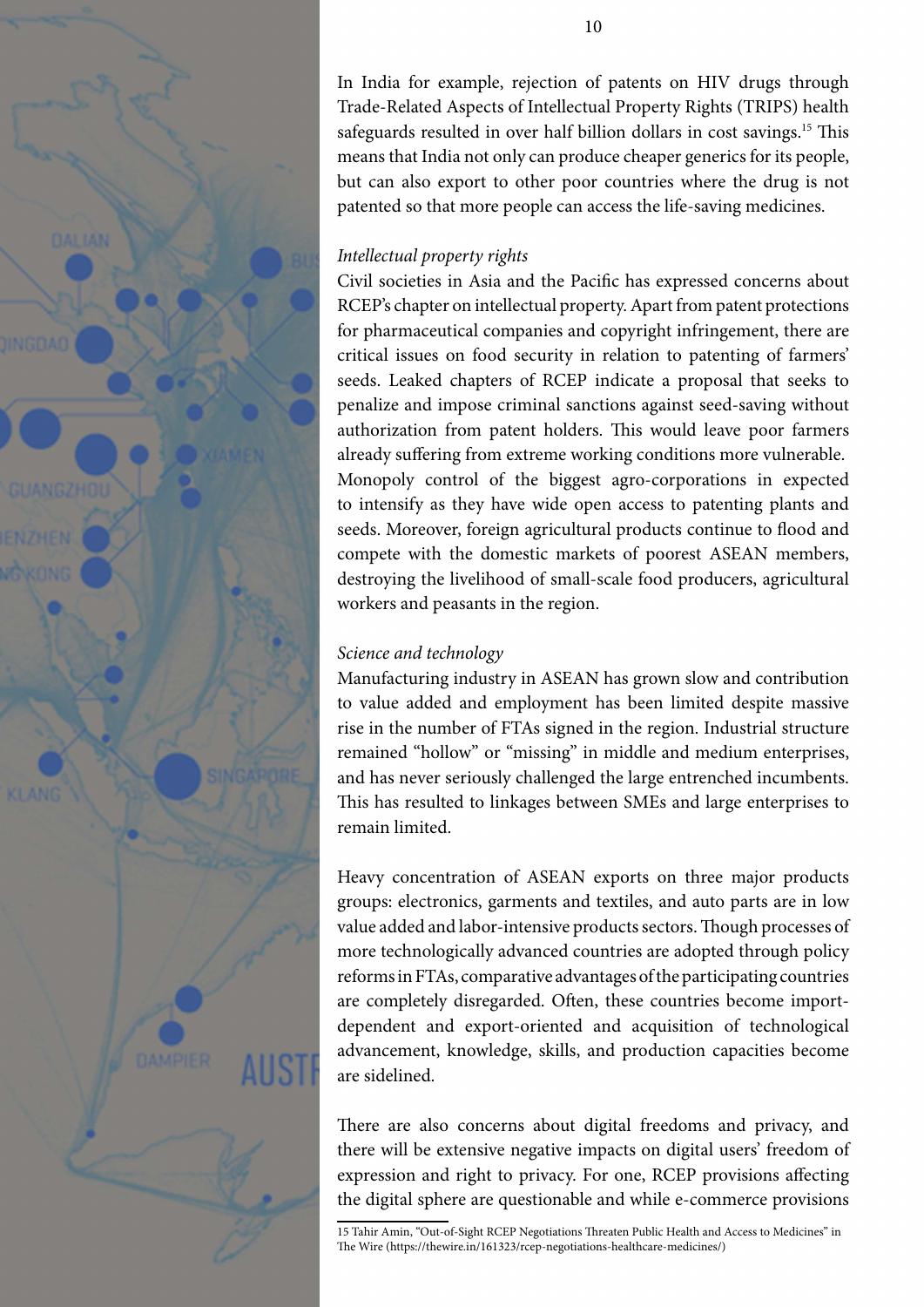

include Online Consumer Protection and Online Personal Data Protection, digital rights groups, privacy groups, and IT advocates believe that these will be offset by negative impacts created by provisions on Cross-Border Transfer of Electronic Information and the Prohibition on Requirements to Locate Computing Facilities locally. With data now driving a multi-billion industry dominated by a few, easing regulations that protect citizen as well as national data will have serious repercussions for privacy and security on different levels.

# *RCEP and agriculture*

Political pressure through trade sanctions is much more evident vis a vis widespread culture of impunity and cases of violation of human rights. International pressure to correct this is expressed in trade sanctions. Considering the cases of North Korea or of Russia in occupation of Ukraine and of the EU protesting the implementation of death penalty in the US, all using trade sanctions to pressure or threaten other countries that do not abide by the preferred order of the ruling party.

Land continues to be heavily concentrated in the hands of big landlords and businesses with less than a third of landowners controlling over 80% of agricultural lands in the ASEAN region while half of all farms are under tenancy, lease and other forms of unfavorable tenurial arrangements. Widespread landlessness remains, where majority of ASEAN citizens live in the rural areas.

RCEP will infringe on the rights of indigenous peoples and farmers to land and resources, their right to development and self-determination. Once enforced, RCEP will allow the entry of more foreign investments and greater foreign ownership of these lands. This means more land grabbing, increased poverty and hunger incidence, intensified militarization and exclusion of genuine agrarian reform programs that aims to break up land monopolies and give ample government support services like the distribution of organic seeds and fertilizers, adoption of sustainable agriculture practices, conservation, improvement and protection of indigenous and local seed varieties, provision of credit and subsidies as well as agricultural infrastructure such as adequate and accessible farm-to-market roads, free irrigation services, postharvest facilities, among others.

# *ISDS and core labor standards*

Through its endorsement of the Investor-State Dispute Settlement (ISDS), RCEP will further liberalize economic policies and give more power to the TNCs. It will deregulate destructive and extractive operations such as large-scale mining and privatization of provision of basic services (energy, water, and other utilities). ISDS is a flawed framework in which only one party (the foreign investor) has the right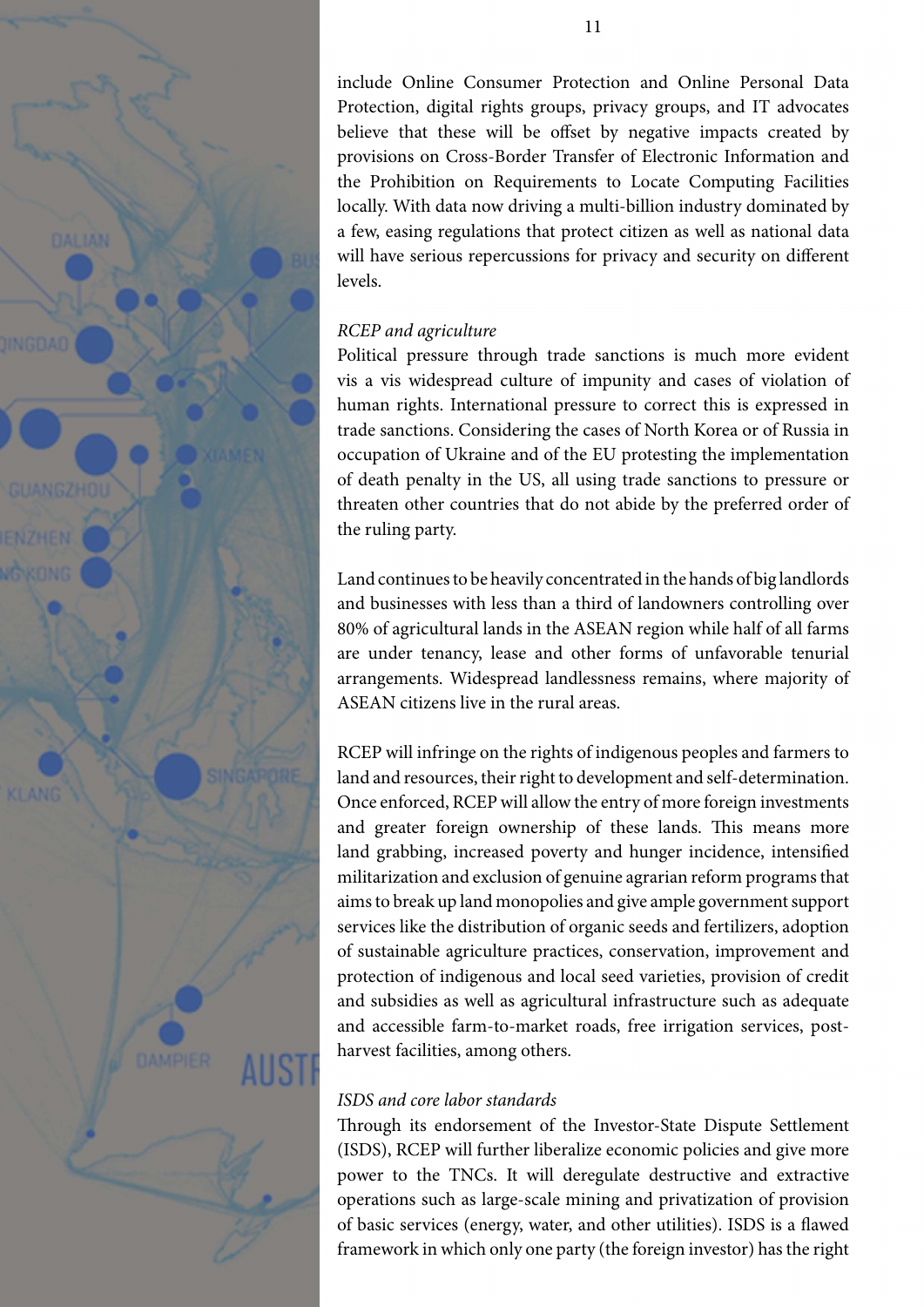

to raise claims against another (the State). There is no justification for such a biased adjudication system in which States can never win, as even when they do not lose, they shall bear the cost of litigation.

The ISDS is another mechanism for corporations to bypass established labor, environmental, social and economic policies, and to circumvent regulatory measures to allow them to operate at their own rules at the expense of people's welfare.

# *Limiting social movements*

New protectionist stance of developed countries and continuing surge of mega-FTAs in Asia and the Pacific aim to further divide the working class. Mega-FTAs are drafted precisely to allow ease of corporate access to cheap labor and abundant raw materials of the region, which would result to lowering of wages, state-abandonment on public services, and various other neoliberal policy reforms to allow foreign investors to operate freely.

Benefitting largely from free trade, non-unionized workplaces will compete against each other while workers are pushed to worsening labor conditions through flexibilization of labor, leaving them no time to freely exercise their right to organize. Workers' rights are gradually sliced and the victories achieved in the previous century are taken away (i.e., compressed workweek schemes attack on the 8-hour work victory).

Negotiations and implementations of mega-FTAs in general have met massive protest actions that have resulted to state violence committed against legitimate demands of the people. People's movements for national industrialization, access to social protection, food security and protection of the environment are all sidelined in RCEP strictly closed-door negotiations. Without genuine representatives from trade unions, grassroots formations and civil society organizations advocating for peoples' rights and welfare, a truly transparent, democratic, and people-oriented trade will never be reached.

# **Conclusions/Recommendations**

RCEP's agenda is to streamline procedures and rules but has no genuine intent on improving the disarray in global trade and its members. It aspires to surpass previous FTAs to gain deeper footing and control in Asian trade, ensuring bigger profits for monopoly capitalists. This intensified push for mega-FTAs, particularly RCEP, is a consequence of the increased neoliberal rivalry between the imperialist powers, foremost between US and China. Mega-FTAs only enable the neocolonization of Asia's less developed countries through trade agreements that establish corporate control over the region.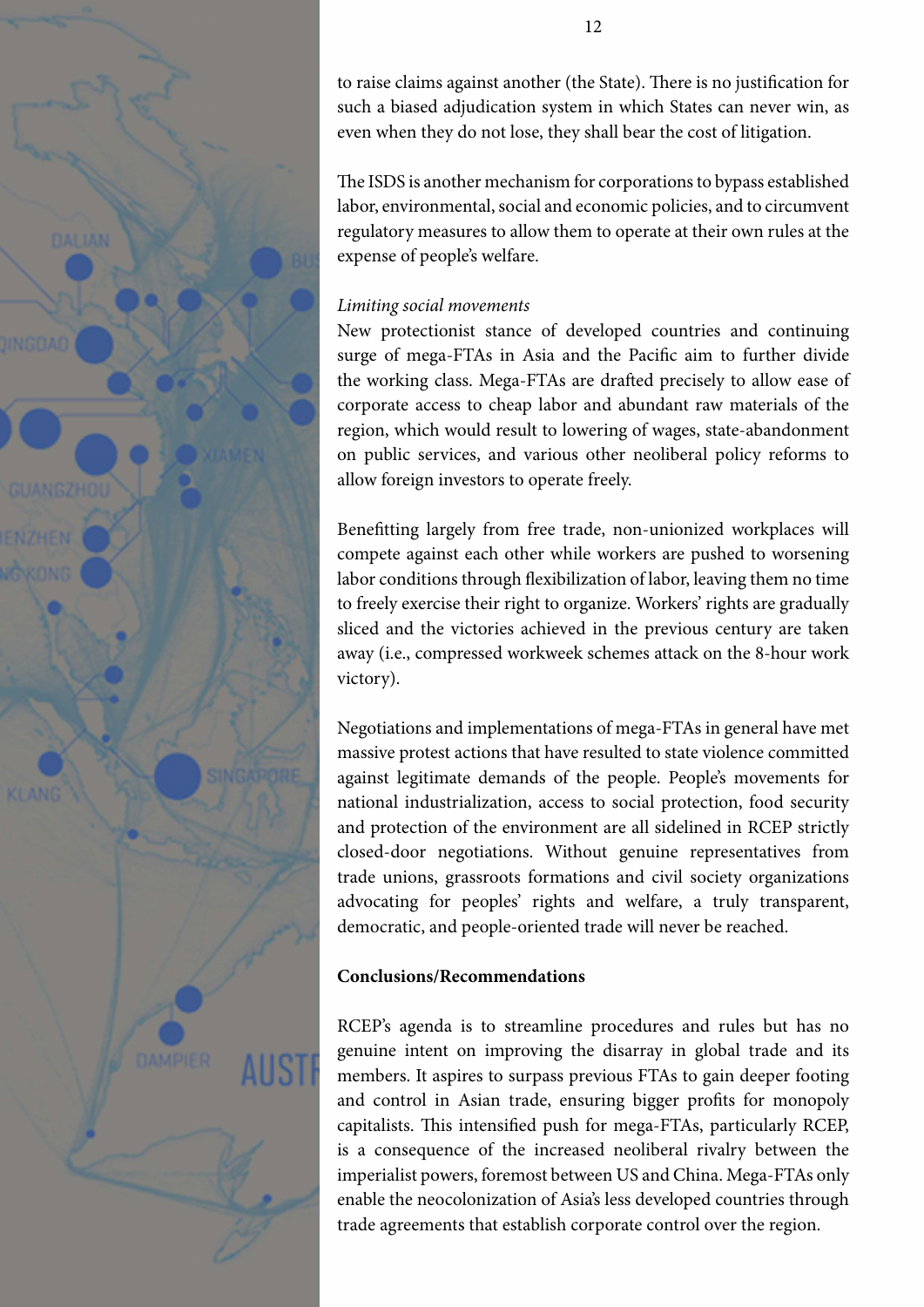

Mega-FTAs will funnel the Asia's wealth and resources in the hands of the 1% who control the TNCs, and will benefit mostly from increased trade liberalization, privatization and investment protections. Such trade agreements will worsen living conditions of workers and farmers across Asia, as floor wage continue to flounder and cases of land grabbing persist. Clearly, RCEP will not address the demand for an alternative global trade system and economic order that responds to people's needs.

### *What we can do*

The Asian-wide resistance against the widespread injustice and corporate plunder of the region's natural, social and human resources must be strengthened. Workers, peasants, urban poor, the peoples' organizations and civil society should continuously defend people's democratic rights and oppose neoliberal policies on trade and economy.

People across Asia Pacific must mobilize against RCEP and similar ambitious trade agreements that pushes neoliberal agenda, oppression, and inequality. A people-oriented trade system that aim to improve and protect the lives of people can be achieved through a coordinated campaigns and international solidarity.

*Demand transparency* – RCEP negotiations are highly secretive and the negotiators have been speeding up talks to reach an agreement. The draft text of the trade agreement is kept from the public. However, leaked chapters show TPP-like contents and in some chapters, even worse prescriptions. Past FTAs that have been secretly negotiated greatly compromised the people's democratic and economic rights and have driven less developed countries to accumulate massive foreign debts, leading to widespread inequality. The public must demand transparency of the trade negotiations in order to protect their country's sovereignty and people's welfare.

*Launch information and educational discussions* – The impacts of FTAs to people's rights, food and agriculture, environment, healthcare, and sovereignty of Asian countries must be critically examined. Small groups to community and multi-sectoral level discussions aid in deeper understanding of FTAs and spreading the grassroots' basic concerns. Country-level information campaign is key to ensure public awareness and engagement.

*Join the protest actions* – Organized mass actions is crucial in pressuring the governments and ASEAN leaders to withdraw from RCEP negotiations. The public should demand a people-oriented trading system that upholds democracy and advances people's rights.